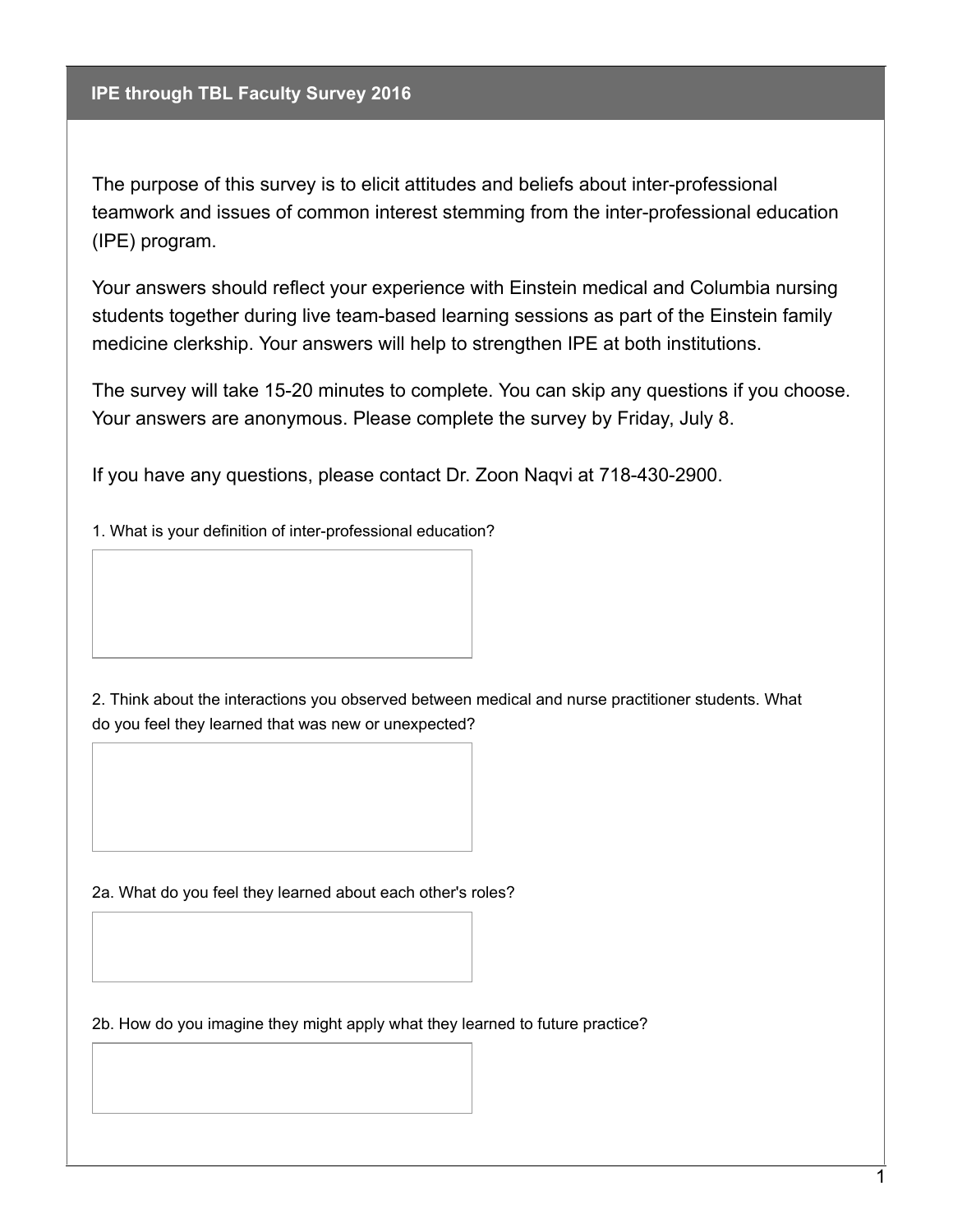3. What parts of this learning experience were most amenable to a team based approach?

4. Describe any change you observed of student confidence in communicating with students of other disciplines / professions?

5. How do you feel this IPE changed student attitudes and beliefs about the roles of other health disciplines / professions, if at all?

6. How did this experience compare to other inter-professional experiences with which you may have been involved?

7. What was the most useful thing you felt students learned with regard to IPE?

8. Would you recommend IPE to other members of your profession? Why?